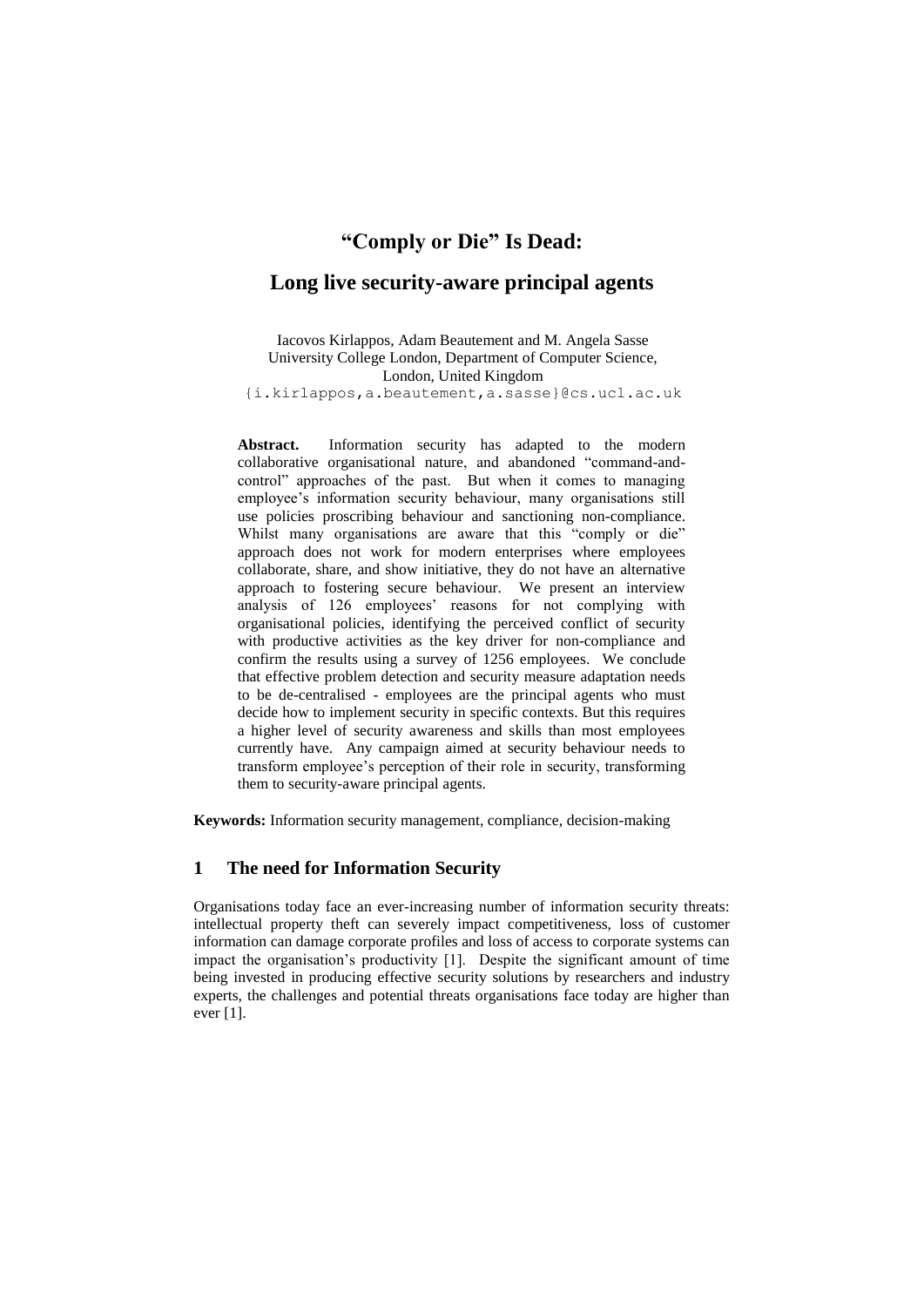After implementing technical controls strong enough to minimise an organisation's exposure to all but the most sophisticated (and costly) attacks, security researchers and practitioners today focus on humans as the "weakest link" in the security chain [2]. Information security turned to the disciplines of Human-Computer Interaction (HCI) and Behavioural Economics for security solutions that their employees can, and will, comply with [3-5]. Research in usable security and economics of security has yielded some valuable insights, but the problem of non-compliance is still rife. There have been steps to re-designing security solutions to fit human capabilities and limitations [5-7], and to base on them on people's real security needs, rather than what experts think [8], but we are still lacking an understanding of drivers of security behaviour 'beyond the interface'.

In this paper, we examine real-world non-compliance examples to understand drivers for non-compliant actions in information security. We present a study designed to identify the drivers of deliberate non-compliance, and then consider how this understanding can be used to transform Information Security Management. We begin by summarising existing literature on managing security behaviour.

### **2 Organisational approaches to Information Security**

Information Security management currently attempts to reduce an organisation's exposure to security risks primarily by formulating policies of how they should behave to avoid those risks, and communicating those policies to employees. Policies are usually in the form of documents, which define the security objectives of the organisation, the responsibilities of employees, and sanctions for non-compliance. Policies are vital for organisations - without them, specific security implementations can be developed without a clear understanding of the organisation's wider security objectives and employee responsibilities [9][10]. But current security policies do not address the security challenges organisations face for two reasons:

- 1. Employees have no insights on policy design [11]: policies are designed to reflect the way the policymakers *believe* employees should behave, usually adding elements required to comply with regulations, audit checks and international standards.
- 2. The formulation of both policies and standards is largely based on lessons learnt from past failures, and is rarely grounded in scientific principles [12]. Security is currently a craft, that is only useful for securing organisations against breaches that closely resemble past events. It also makes assumptions about the context and the environment in which the interaction of employees with information-handling systems takes place, ignoring factors like employee workload, and treating all compliance scenarios as the same [13]. This results in policies ending up as long lists of *dos* and *don'ts* located on web pages most employees only access when they have to complete their mandatory annual "security training" and which has little to no effect on their security behaviour.

So employees don't comply with security policies. Most organisations respond by trying to reduce the possibility for non-compliance through technical mechanisms –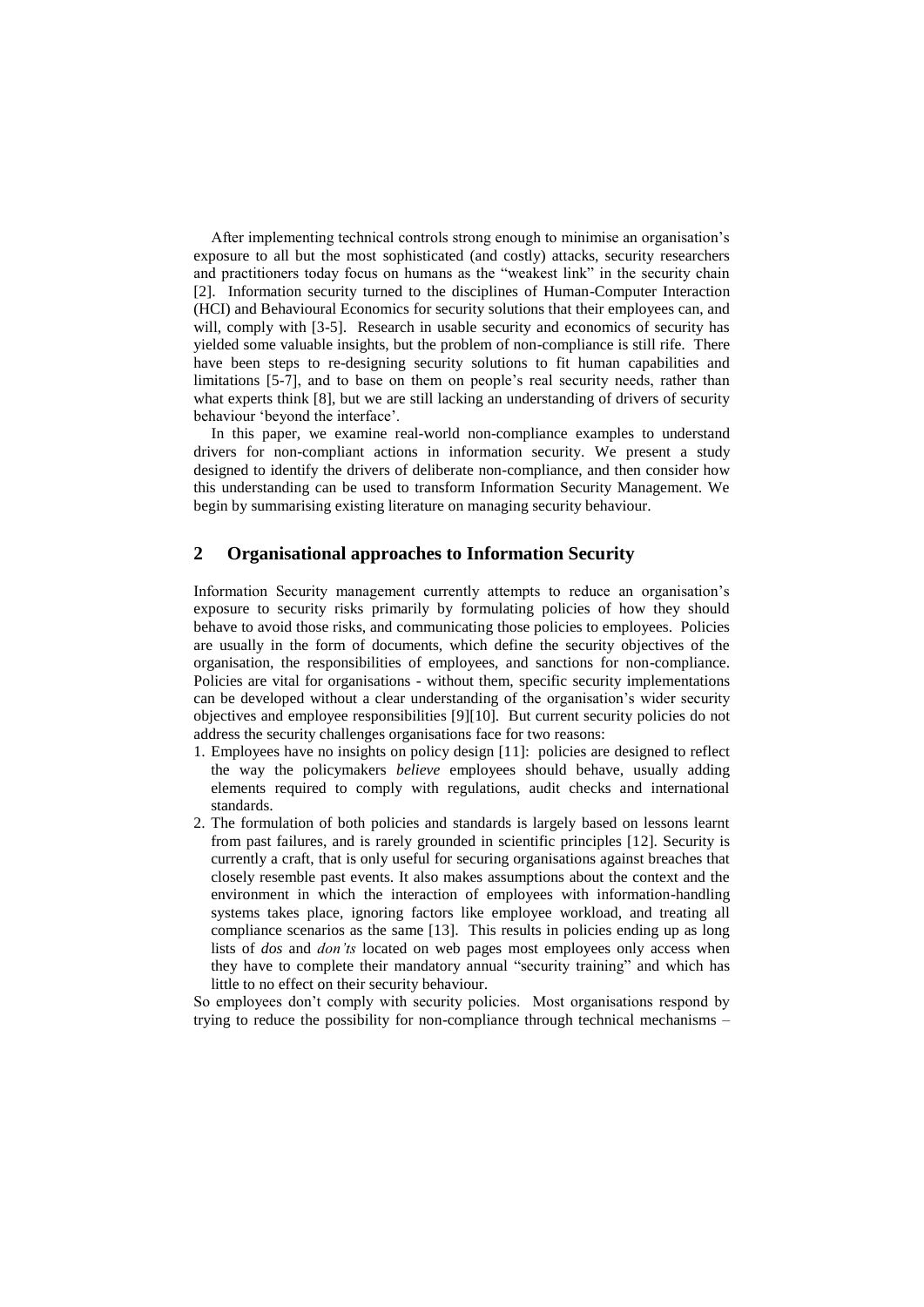such as making downloading of information impossible. Enforcement usually takes the form of access control, restricting which employees can have access to which files. Compliance with the policies may be monitored. (In the case of access control, though, what tends to be monitored is whether access entitlements are still appropriate – rather than if an employee is in possession of a document they should not have). Security training and risk communication are used to influence employee behaviour towards compliance and reduce security risks. There are indications, though, that this set of current measures is not effective:

- 1. Compliant behaviours are being associated with specific threat scenarios or working practises, but there is little understanding of principles, or culture of secure behaviour. This means most employees are unable to take the initiative and make local decisions when new security problems arise [14][15].
- 2. Enforced compliance with cumbersome mechanisms consumes valuable employee resources, reducing the organisation's productivity [3][4]. In reality, large parts of the organisation (consider line managers, for instance) are complicit in employees' non-compliance, because – whatever the policies say – they value productivity more.
- 3. Compliance enforcement creates tension and deepens the *value gap* between security enforcers and the rest of the organisation [16]. Frustration with security is attributed back to the enforcers, which can result to any information coming from them being treated with scepticism or ignored and breeds a negative attitude towards information security in general [5] which can discourage compliance with security mechanisms - even sensible and well-designed ones [17].

Recent industry reports state that information security risks are increasing [1][18-20], so Information security research needs to develop more effective and sustainable approaches to managing non-compliant employee behaviour. Our contribution, presented in this paper, is a detailed, empirically-based understanding of reasons for non-compliance. This provides decision makers with a framework for identifying plausible ways of managing employee behaviour more effectively, and evaluating their effectiveness in a systematic fashion.

#### **3 Understanding non-compliance**

To obtain more detailed insights into employee compliance, researchers need access to employees who are willing and able to honestly speak about their security behaviour within the work environment. We have built relationships with a number of partner organisations that were prepared to grant us access to their employees, encourage participation, and publicly assure them there would be no reprisals. Over the past two years we have conducted studies in two partner organisations as part of a process to identify areas of friction between the business and security processes, and to design and deploy appropriate interventions.

The first stage in this process is to conduct a series of interviews. This stage has been completed in two organisations. 126 interviews were conducted with the US and the UK parts of a major energy company, and 86 interviews with the UK employees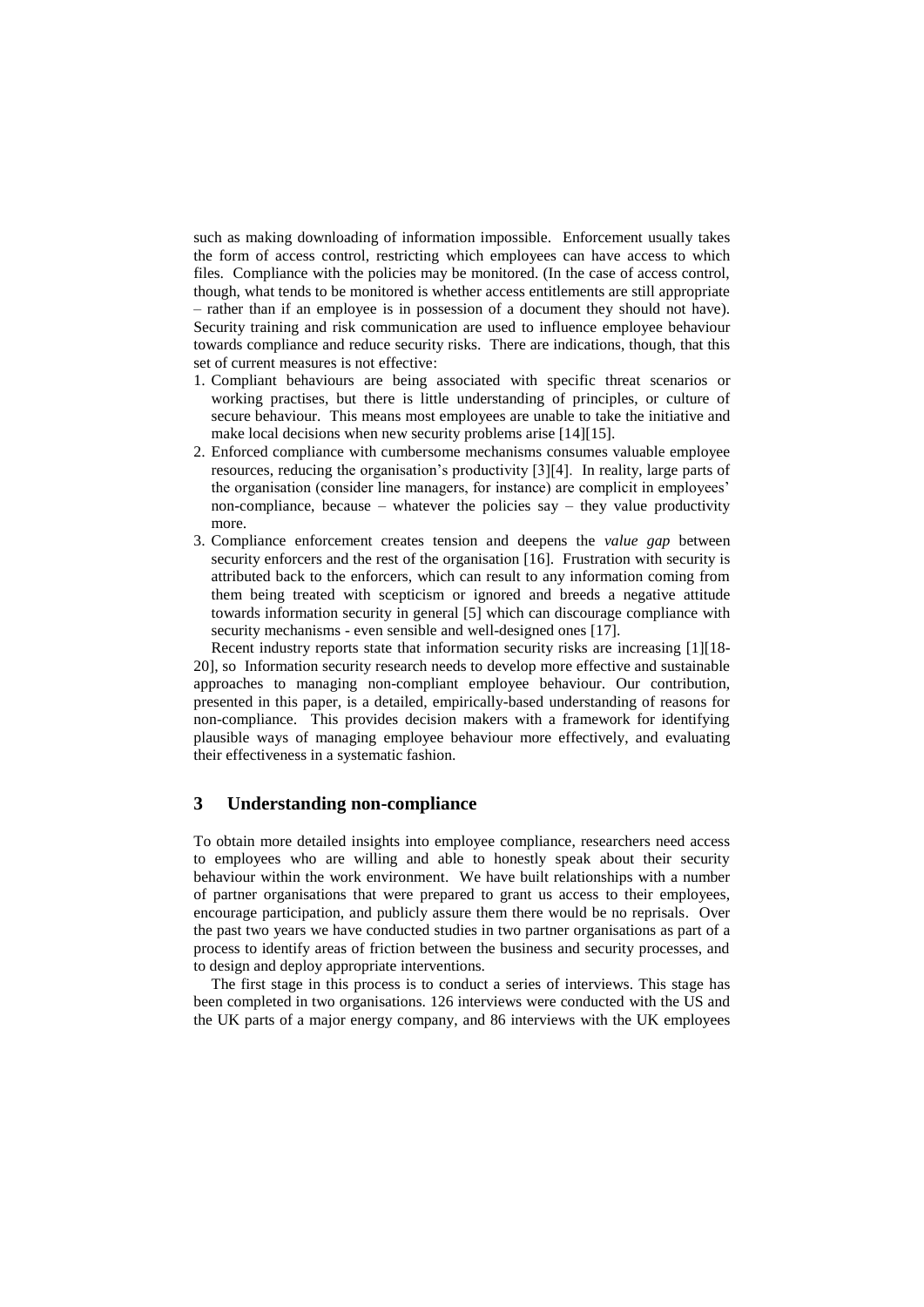of a telecommunications company. The interviews were semi-structured and probed aspects of security awareness and compliance, including:

- 1. The employee's awareness of the sensitivity of information they handle, and why they need to protect it.
- 2. Their knowledge of existing security policies, and what mechanisms they should or could use to reduce security risks.
- 3. Their experiences when interacting with the existing security policies and mechanisms.
- 4. Examples of, and reasons for non-compliance: how they circumvent policies and mechanisms, and their understanding of risks associated with these.

The majority of employees reported non-compliance in the organisation's day-to-day operations; interviewers then asked follow up questions to identify the conditions that led to the use of workarounds, the factors they used to decide whether to comply or not comply, and their understanding of the risks involved in their actions.

The insights we present here are based on a subset of the 126 interviews conducted in the first company, and a complete analysis of all interviews with respect to one mechanism: access control [21]. These were analysed using a thematic coding analysis based on the three Grounded Theory stages [22]: *open, axial* and *selective* coding. This led to the identification of three different non-compliance situations: *high compliance cost, lack of understanding, unavailable compliance mechanisms*.

The second stage of the process, completed in the utility company and underway in the telecommunications company, is the deployment of a scenario-based survey that presents participants with an example of a conflict situation drawn from an analysis of the interviews. Participants are offered 4 non-compliant courses of action that would allow them to resolve the conflict and were asked to rank the options in order of how likely they would be to use them and also to rate how severe a breach of policy the course of action is. A statistical analysis of the 1256 results from the survey (utilising MANOVA, Spearman's Rho and Chi-Squared tests) revealed several key "hotspots" where options rated as insecure were still being highly ranked as viable options Additionally, we were able to identify a US/UK cultural difference through the analysis of the results, which allowed us to further refine our understanding of the problem, and potential effective solutions. We also analysed 874 voluntary free-text comments left by participants using a Grounded Theory coding approach.

Using findings from these studies, summarised in the following sections and grouped according to the non-compliance situation they relate to, we aim to devise tangible suggestions to reduce the friction between the existing security implementation and business processes, provide guidelines for the design and deployment of future security mechanisms, and also aid in the development and maintenance of a more mature and resilient security culture.

### **3.1 Could comply, but cost too high**

The first reason we identified as a driver for non-compliance is the high individual resource investment (such as time, or cognitive or physical effort) that certain security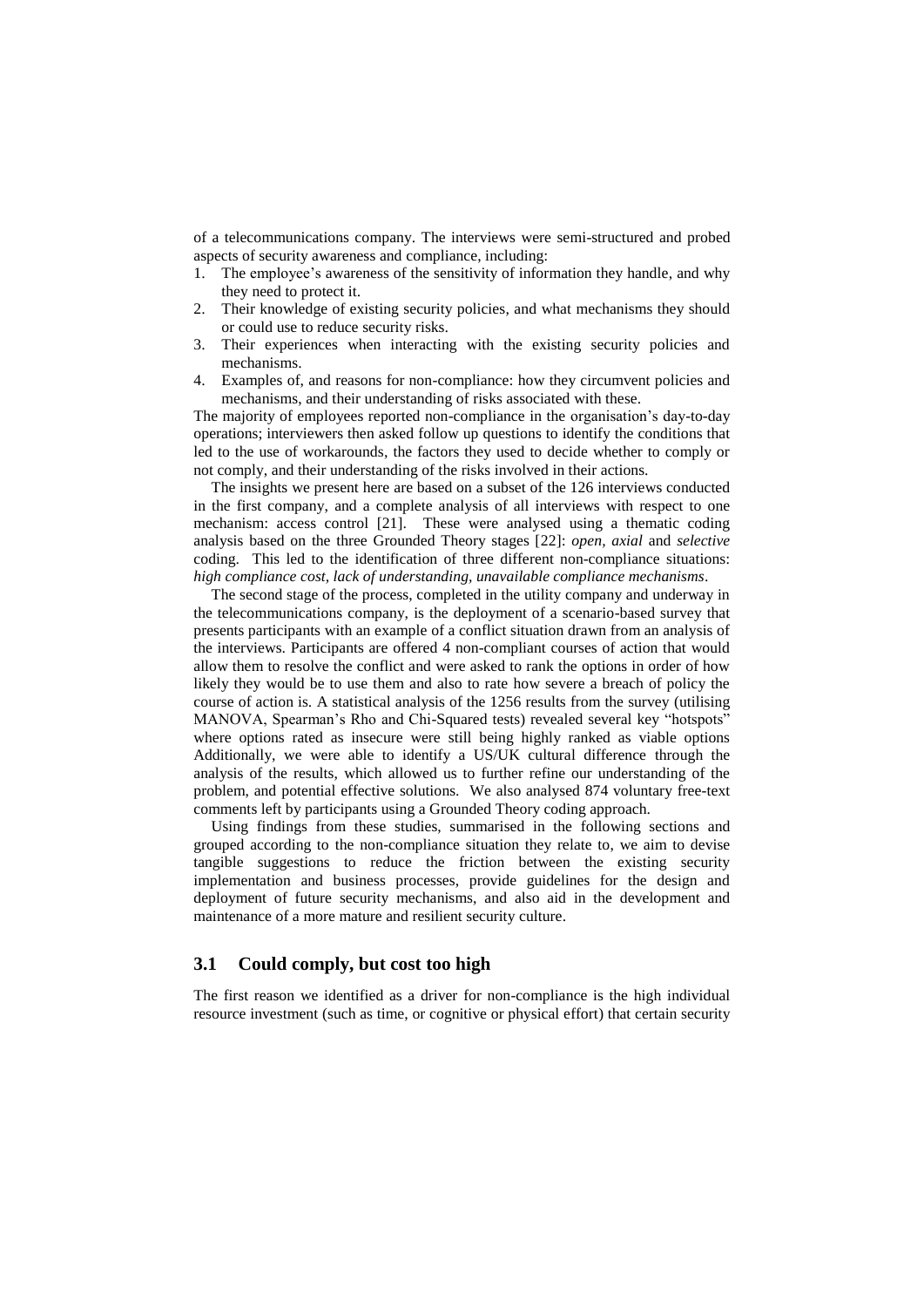mechanisms demand. The main focus of the majority of employees is not to be secure, but to efficiently complete a *primary production task* – such as manufacturing goods, financial investment, or delivering CNI services. This results in employees being willing to spend a limited amount of both time and effort on secondary tasks, such as security (the *Compliance Budget*, [3]). Security mechanisms that impose high workload overheads make non-compliance an attractive option for quick primary task completion [3][23]. Most organisations are unaware of, or ignore, the impact of security mechanisms on users. Cormac Herley [4] has pointed out, that in the consumer context, "security people value customers' time at zero". Our studies show that in the work context, organisations work on the assumption that employees can simply absorb the effort associated with security compliance. But because most security mechanisms are difficult and cumbersome to use, employees literally feel their time/effort being drained. This experience drives non-compliance: the perceived risk mitigation achieved by complying does not seem worth the perceived cost of effort and disruption to the primary task [4]. The greater the perceived urgency and importance of the primary task, the more attractive or acceptable non-compliant options become - even when employees are aware of potential risk. Employees reorganise their primary tasks to avoid or minimise their exposure to security mechanisms that slow them down significantly [24]. Our interviews yielded several examples of this around file sharing [21]. In our subsequent survey, we included a file sharing scenario, in which a group of employees had to share a large volume of files, but incorrect permissions prevented some of them from accessing those. The pressure of an upcoming deadline, combined with employees knowing that setting up access takes about a week, led to the most frequently chosen response (selected by 32.6% of employees) being *"to email the restricted document archive directly to all recipients on his work group mailing list"*. The same respondents rated this as the second most risky option, giving it a severity rating of 4/5). In the (voluntary) freetext comments for this scenario, most respondents described the consequences of not completing the primary task as definite and severe, whereas the risk associated with breaching the security policy was only a potential one.

In our interview analysis, we identified the following frequent non-compliance instances driven by the primary-task focus:

- 1. 50% of employees shared their passwords for quick access to systems if colleagues needed access for work purposes, but did not have the necessary permissions, because it *"would take ages"* to get the permissions changed. Password and account sharing is a common workaround. Our interviewees also expected their colleagues to do the same for them. Even some managers reported this as common and acceptable practice: "*employees newly-involved in a project access the system using someone else's credentials until their access is sorted out*". This is an example of organisations becoming complicit in circumvention of policies and mechanisms which do not fit with the primary task.
- 2. 53% of employees reported having used personal unencrypted USB drives to share data perceived to be sensitive with colleagues because it is faster and easier than company-issued encrypted ones. The effort involved in using the latter did was perceived to be *"not worth it for simple file transfers around the office*". Some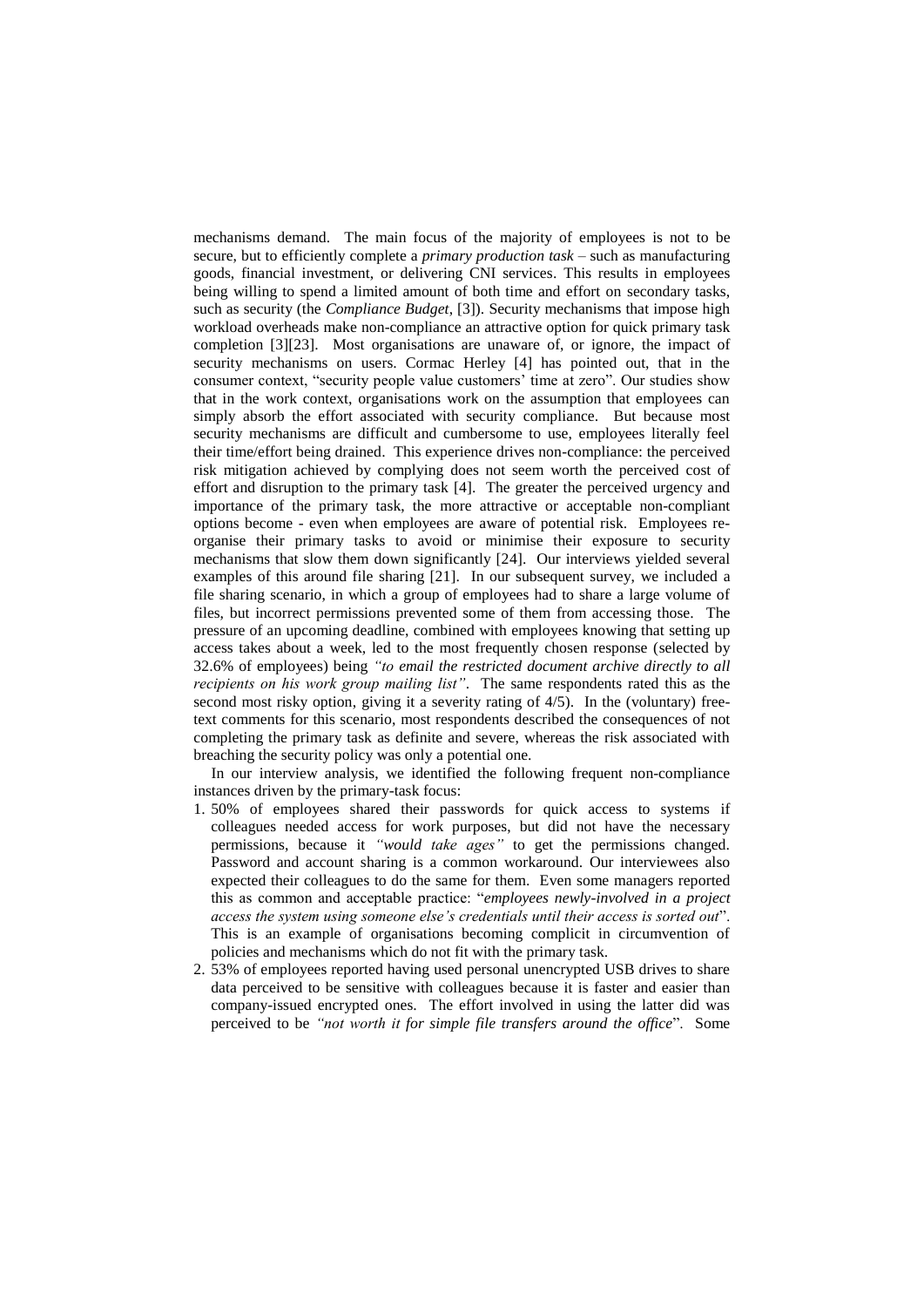interviewees said "*they immediately wiped the drives afterwards*" to prevent data falling to the wrong hands.

In both cases, the delay to completing the primary task is perceived as "not worth the effort" of guarding against a potential, unclear risk; implicit in these statements is *"we've done it many times and nothing bad happened, so surely it cannot be that*  bad?" Employees knew they were not complying with policies but felt this was justified by getting their job done or helping a colleague. The survey also supports our conclusions: in the scenario where an employee does not have an encrypted USB stick, the use of an unencrypted one was second most popular choice, scoring less than 1% behind the most popular option of borrowing an encrypted drive from a colleague. It was also rated as the second least severe risk; only uploading the files to public data storage received a higher severity rating.

### **3.2 Could comply, but why should I?**

Inaccurate perceptions of risk and technology underlie many insecure behaviours [25][26]. In particular employees under-estimate the risk mitigation that can be achieved by compliance with some policies – and this, in turn, makes non-compliance appear a more attractive option. Examples of this include:

- 1. Employees rarely considered the possibility that their actions might lead to malware being introduced to their organisation's systems – hence the perception that using a personal USB stick would cause no harm.
- 2. Employees did not consider that deleted data can be easily recovered from drives if those are lost; they believed that deleting all the data from a drive after finishing with a file transfer provides adequate protection.
- 3. Employees considered any data stored on their company laptops to be secure because a Windows password was required to access them - but the Windows password was only used for access control purposes. This resulted in unsafe practices, like storing sensitive files locally on the laptops, assuming they are adequately protected when travelling on public transport [27].

We also found most employees did not have a good understanding of what information security is, and what it tries to protect. Security risks were described as *"just to confidentiality not security"* when confidentiality is a key goal of information security. There were also varying and inaccurate statements of what particular security policies permitted or prohibited - creating many security myths.

The survey results indicate that even when employees are aware of a policy and interpret it correctly, this is not a strong motivator for individual behaviour. We linked each of the options in the scenarios to a behaviour and attitude type. When asked what to do when observing a clear breach of policy by a colleague or visitor, the most frequently chosen option was *"report suspicions but take no direct action"* Employees took a passive approach  $-$  they did not think they had any responsibility to promote compliance with security policies. It is not sufficient for organisations to just correct employee misconceptions about policies and risks of their actions. They should also make adherence to security policies, and actively promoting adherence,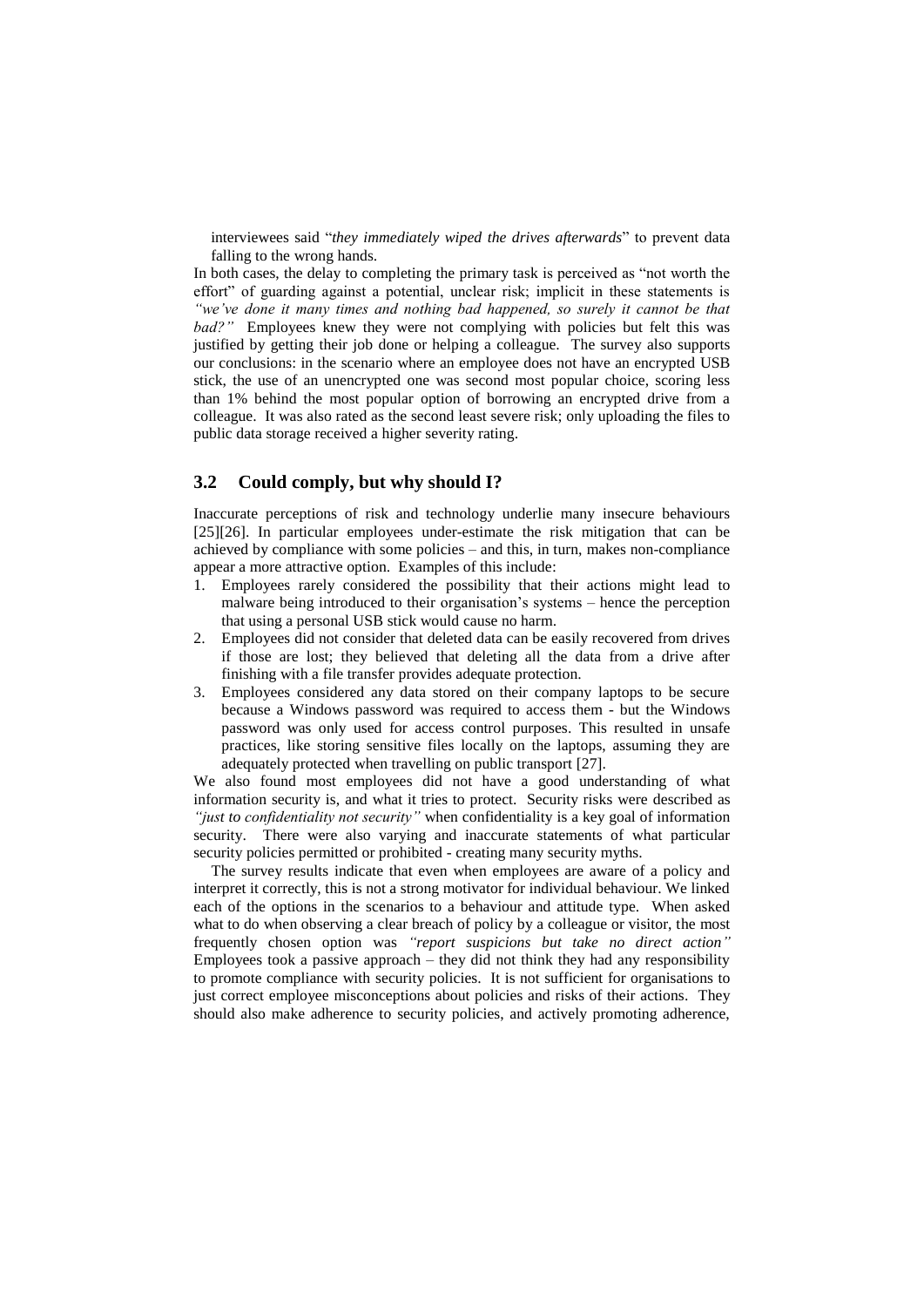part of the psychological contract they have with employees [28] – but this will not work if security interferes with individual and organisational tasks and processes to the point that compliance is perceived as *"not worth it".*

## **3.3 Something's awry, just can't comply**

In some cases, compliance may not even be an option, regardless of how much time or effort employees are willing to invest. Employees reported being unable to comply because the implementation the corresponding security mechanisms did not match basic requirements:

- 1. Employees justified copying files to laptops because there was insufficient space on their network drive, or because they had experienced problems accessing files they needed from home or while travelling.
- 2. Employees found the encrypted USB drives provided by the organisation were too small, so alternative file-sharing methods such as using unencrypted drives or emailing files had to be used.
- 3. The large number of passwords required in order to ensure access to the various corporate systems resulted in employees being unable to recall those from memory. This led to writing their passwords down, either in electronic form on their laptop or in a document they carry with them all the time.

In the above cases, most employees were aware of the increased risks associated with their behaviour, but felt that the organisation's failure to provide a "*properly working technical implementation*" forced them into workarounds so they could keep working and complete their primary task. The employees' perception was that the organisation would prefer security transgressions to "*letting everything grind to halt*" – and this was confirmed by similar responses from respondents with managerial responsibility in the survey. This is another example of how the organisation is complicit in employees' non-compliance.

### **4 Rethinking Information Security Management**

Organisations looking to have effective information security need balance between the productivity and risk management goals. Our observations suggest that currently, organisations do not manage this balancing act: they set high targets for both productivity and security, and leave it to employees to resolve any conflicts between them. Most of the time, employees will chose productivity because 1) their behaviour is focussed on the primary task, and 2) they are principal agents who are trying to maximise their own benefit [29]. Based on our results here and those of other studies [5, 24] we suggest that most organisations are complicit in security non-compliance. They enable and reinforce their employees' non-compliance choices because they

- 1. Reward employees for productivity not security,
- 2. Fail to identify and fix security policies and mechanisms that create friction, and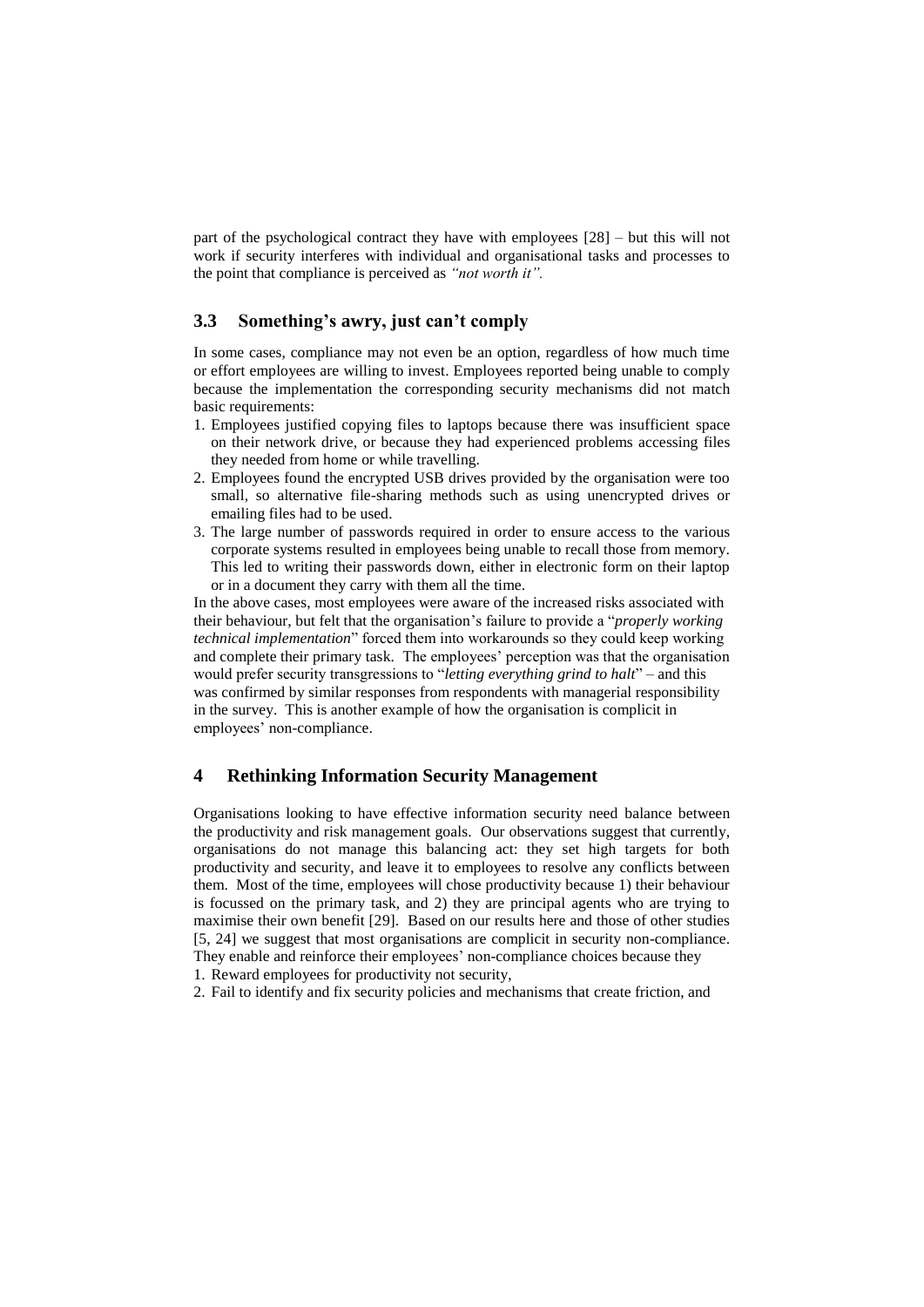3. Rarely enact the sanctions they threaten in case of non-compliance - very few organisations that threaten 'comply or die' on paper act on it<sup>1</sup>.

Pallas [29] has applied the economic concept of *Principal-Agent* relationship to managing information security; we found his approach extremely helpful both in explaining the behaviours we identified, and to identify changes that organisations can make to break the non-compliance cycle. Employees are rational actors and to motivate them to comply with security policies, they have to perceive compliance as serving their own best interest [4]. The traditional "*command and control*" approach – where policies are set centrally by security experts, who select mechanisms and specify behaviours that must be complied with, without considering individual tasks or business processes – does not work in modern, flat, geographically distributed organisations who want to be agile, and want productive employees with ideas and initiative. Most organisations and policy makers have moved from compliance to risk-based information security standards (such as ISO27001), but have failed to make the same shift when it comes to managing employees' security behaviour; in that case organisations are 'unwittingly complicit' as they do not realise they are acting in a schizophrenic and uncoordinated way, negatively influencing employee compliance. Central policies and mechanisms cannot fit the variety of local and situational contexts in which individual employee decisions take place. Greater flexibility is needed to adapt to local circumstances, and solve conflict with tasks and business processes as they arise. Employees need to understand the risks surrounding their roles and the benefits of compliance to both themselves and the organisation, and then be trusted to make their own risk decisions in a way that mitigates organisational risks [15]. To aid the effective implementation of this security management approach the implemented security mechanisms need to be better *aligned* with the primary task, aiming to improve the identified employee misconceptions and misunderstandings that lead to non-compliance.

### **4.1 Align security policies with main productivity objectives**

As we previously mentioned, security implementations need to act as enablers to the primary tasks not blocking those. Teo and King [30] introduce the term *Information Systems Alignment* to describe "*The degree to which the information systems plan reflects the business plan*". We argue that the same needs to apply to information security: The more a security policy and its implementation accommodate employee priorities and values, the more it improves the alignment of incentives in the enforceremployee principal-agent relationship [29]. Thus, the security policy is less likely to be resisted [31].

<sup>&</sup>lt;sup>1</sup> One of the authors has been involved in a (as yet unpublished) study of a company that publicly declares that non-compliance with any of its 'principal security rules' is grounds for instant dismissal. It would have to dismiss half of its workforce every month if it acted on this declaration; it would not be able to continue operating if it did.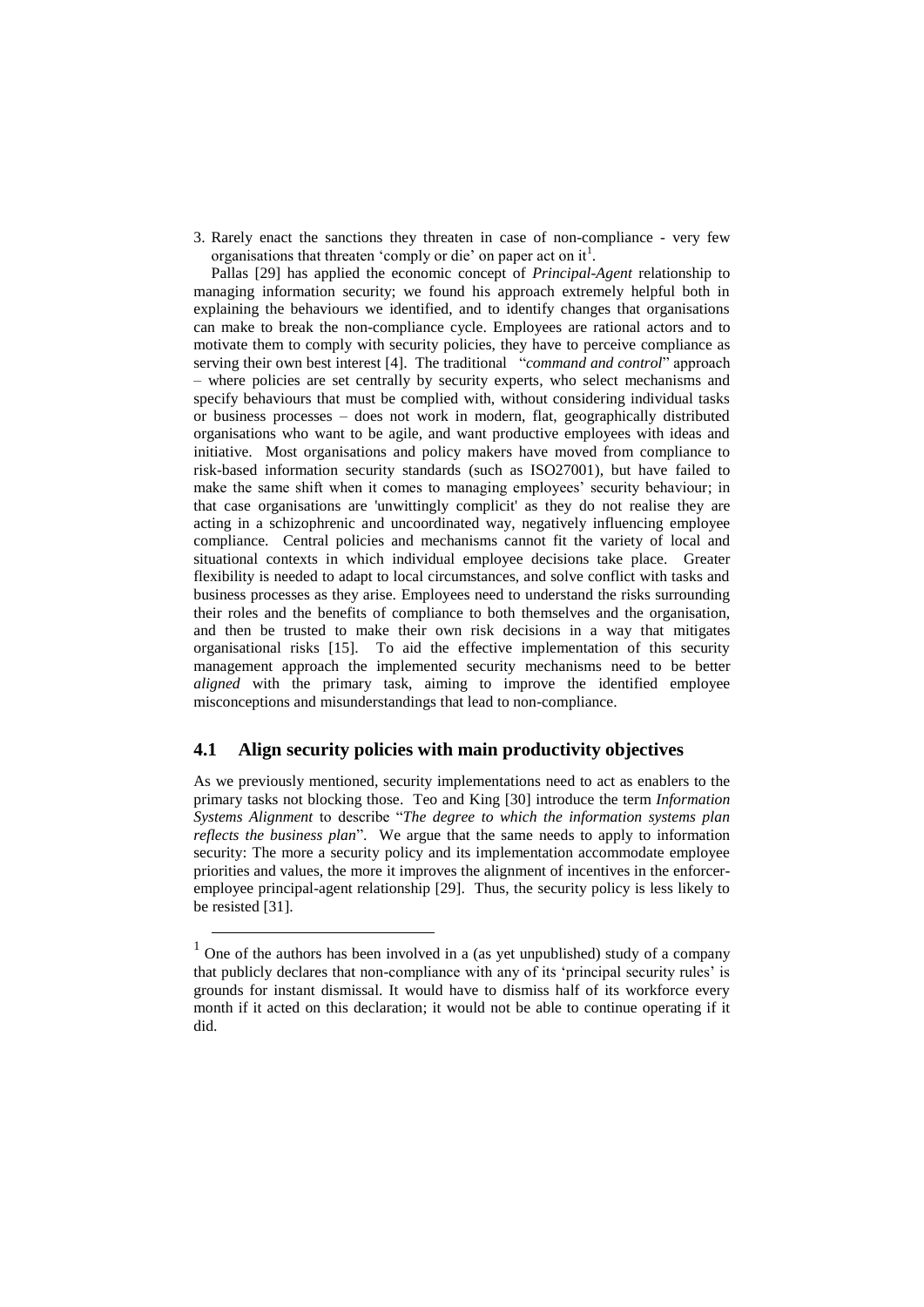To achieve this *Information Security Alignment*, employee attitudes and beliefs need to be considered when formulating security policies [30]. As shown in Section 3.2 high-level, abstract information security goals are not a strong motivator for employees – they cannot compete with concrete demands of business processes that employees know well, and for which they understand the consequences of failure to deliver.

Failure to take into account the beliefs and attitudes of employees results in the target group (end users) not adequately participating in the design of security mechanisms, or the creation and maintenance of a strong security culture, which inevitably are going to affect their day-to-day jobs. Participatory design [33] has been at the core of most successful human factors and usability engineering processes, and security designers cannot afford to ignore it. The reasons for non-compliance identified in our findings provide a good starting point for incorporating similar procedures into security design. Those need to be communicated to policymakers and security designers, so that information security solutions more suited to employee daily routines can be created. This can re-adjust employees' cost-benefit decisions, increasing compliance rates and creating a positive attitude towards security, which can also render employees more susceptible to attempts to instigate and maintain a stronger security culture within the organisation.

### **4.2 Adjusting the cost-benefit perception**

To improve employee compliance decisions we also need to target their individual *cost-benefit analysis*. After creating policies and security implementations that accommodate for employee needs and priorities, we need to target the cost-benefit balance to shift it towards compliance by making it an economically attractive option for employees [34]. Beautement et al. [3] identify four factors through which this balance can be influenced (*Design, Culture, Monitoring, Sanctions*). In the remainder of this section we discuss how these four factors relate to our current findings, explaining how each one of those can be targeted to encourage compliance by changing the employees' perceived *cost-benefit* balance.

**Design.** Even for the most risk-aware and knowledgeable employees, the cost-benefit balance will favour non-compliance when implemented systems impose high overheads on their primary tasks [24]. Reduced compliance costs can eliminate the identified "*cost too high*" and "*can't comply*" non-compliance instances. To improve on the security design an organisation needs to:

1. Check that security mechanisms work in a given context. A network drive on which employees are encouraged to store their documents should be adequately sized so that they do not run out of space, combined with auto-archiving systems to prevent employees travelling around with confidential data on their laptops. In addition, encrypted laptop drives could reduce the risks when employees need to have some files stored locally and VPN access should be improved to reduce the need to transfer data through other channels. Single sign-on systems can eliminate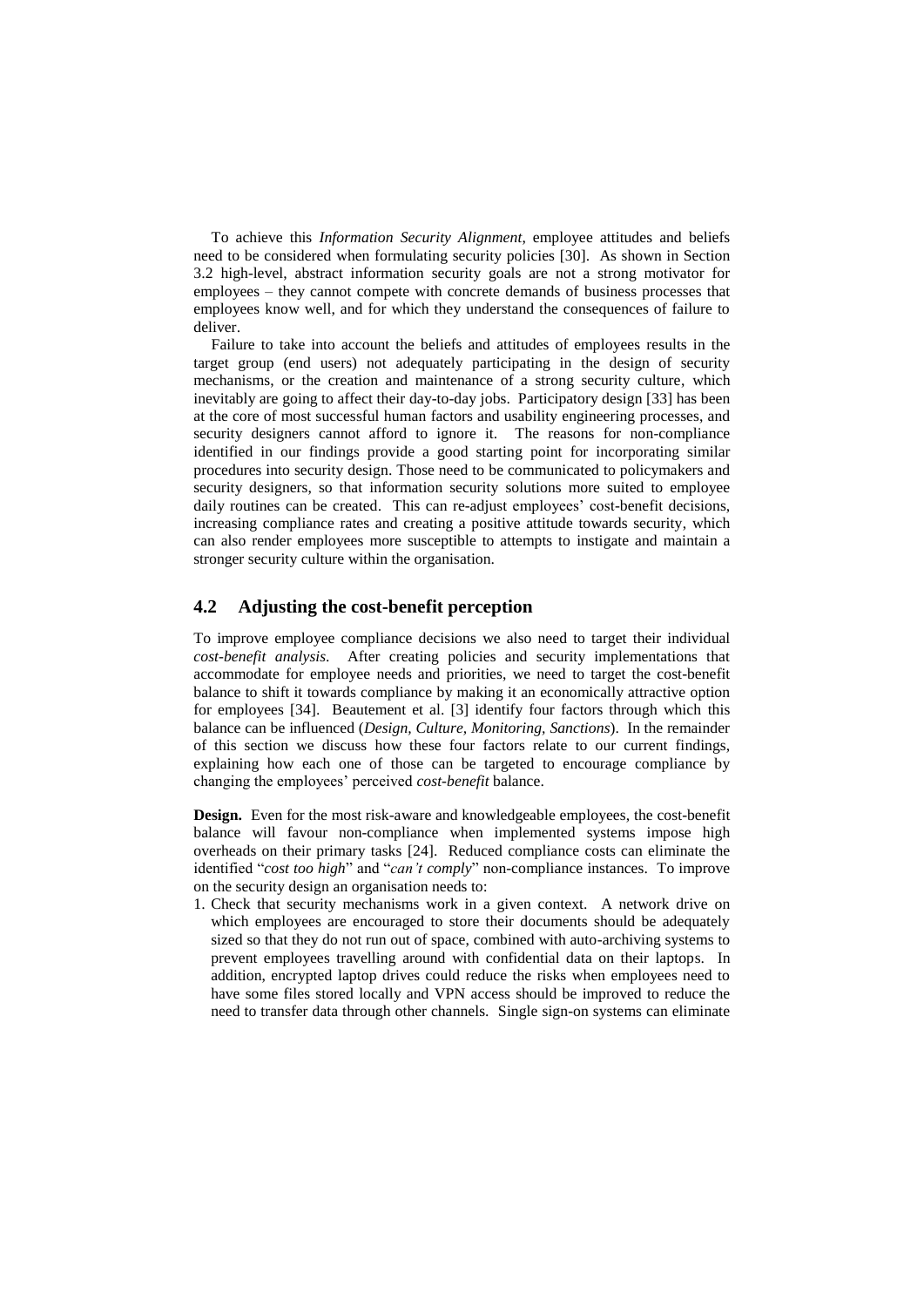the need to write down passwords, while providing every employee with an encrypted USB drive can reduce the need to use unencrypted ones. In all cases the secure option should also be the easiest one to use.

2. Provide flexibility to make local and situational adjustments. Employees who need access to systems to proceed with their primary tasks cannot wait for a few working days for that to be granted, otherwise they will find another way to get access (usually through their trusted colleagues). Many interviewees reported that outsourcing of IT services had removed previously available routes to getting local and temporary adjustments made. The ability to make such adjustments would reduce password sharing and information sharing through unauthorised channels that is driven by the focus on productivity. The processes required for security, as well as the necessary mechanisms and technology, should mesh cleanly with the needs of the primary task.

**Communicating the value of security.** Once compliance-enabling systems are implemented, the organisation can consider raising employee awareness of risks and principles for managing them. Blanket 'security education campaigns' are not effective – messages need to be targeted at the perceptions held by specific groups of employees. The question "*why should I care?*" needs to be answered – what are the benefits? Organisations have to move away from the 'fear' sell of breaches and sanctions, and emphasise information security's contribution to achieving organisational objectives, and personal values, such as professionalism, instead [35]. This can be achieved through improved understanding of:

- *Everyone contributes to security*. Employee perception of security needs to be changed from "*getting in the way of achieving organisational goals*" to "*important for the organisation achieving its goals*" [36]. Employees need to realise that by following recommended security practices they are contributing to the smooth and efficient operation of business processes, as security ensures the availability of the resources required for the primary task to be successfully completed.
- *My specific contribution to protecting the organisation*. All employees can damage the organisation when not complying, even in relatively small ways. Thus, they all bear some responsibility for organisational security. Employees need to know what precautions they should be taking to reduce the organisation's exposure to security risks.

The two points above need to be communicated to employees through well-designed Security Awareness, Education and Training (SAET) campaigns. Those need to be formulated on a role-specific basis based on the identified employee misconceptions and non-compliance drivers, rather than flooding them with generic, organisationwide advice that ends up doing more harm than the attacks they seek to prevent [37]. This approach also allows for increased flexibility, as organisations whose employees are adequately aware about the need for security, can tailor their behavioural change campaigns to start from the education stage. When employees are adequately knowledgeable on threats and vulnerabilities surrounding their role, organisations only need to implement an effective training scheme, testing their knowledge and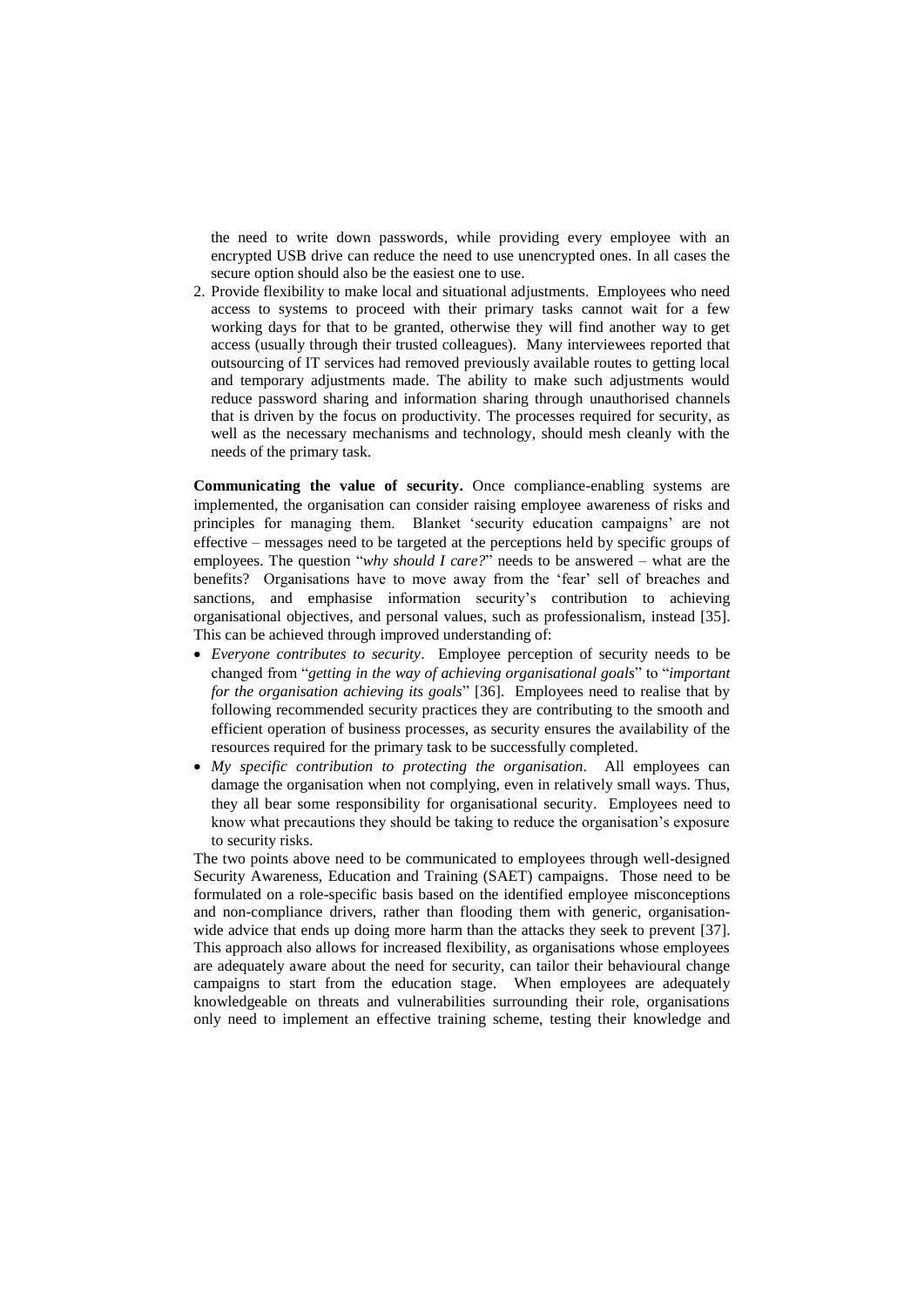only reverting back to education when misunderstanding is identified. Once the 3 steps have been effectively implemented, role-specific reminders of the key messages are needed to reinforce awareness and keep the employees informed on new risks. Also, education material should always be available for employees that need to refer back to it.

**Monitoring, sanctions – maybe. Trust, definitely**. When the security systems of an organisation are designed in a way that favours compliance and employees are wellaware of the information security risks related to their roles, expensive *architectural means* (physical and technical mechanisms to prevent unwanted behaviours [29]) become obsolete: compliance now comes from employees motivated to behave securely [38], based on norms developed by the existence of both *formal* and *informal* rules that are significantly cheaper to enforce [29]. This can also create a positive environment where employees feel well-trusted by the organisation, inducing further compliance. The definition of trust as "*willingness to be vulnerable based on positive expectations about the actions of others*" [39] may sound like an oxymoron to oldschool *command and control* security managers, but organisations where employees have increased responsibilities are more likely to establish a high-level of security awareness and improved understanding of the need for security [15][28][40]. On the other hand, employees that abuse trust should be visibly punished; clever monitoring implementations can detect employee trust abuse [41] and employees that observe sanctions enforced, are less likely to attempt to knowingly abuse trust.

### **5 Conclusions**

Our results show that a better understanding of real-world employee compliance decisions creates a new perspective for information security management. Many organisations know that 'comply or die' is dead – but some still keep conjuring up its ghost, while others struggle to find an alternative paradigm for managing their employees' security behaviour. We suggest that the first necessary step is to recognise employees' primary task focus, and design security that fits into individual tasks and business processes. Only when this can been achieved should organisations focus on communication. Identifying misconceptions and myths that justify insecure behaviour helps to design targeted campaigns to bust or transform these. A clear set of information security principles needs to be identified and communicated to create employees who are risk-aware and know how to manage the risks that apply to them.

#### **5.1 Future research**

We are currently expanding our research to include other organisations, aiming for a better multi-organisational understanding of employee security perceptions and compliance-affecting factors. This will allow the generalisation of our research findings to provide an industry-wide view of current problematic information security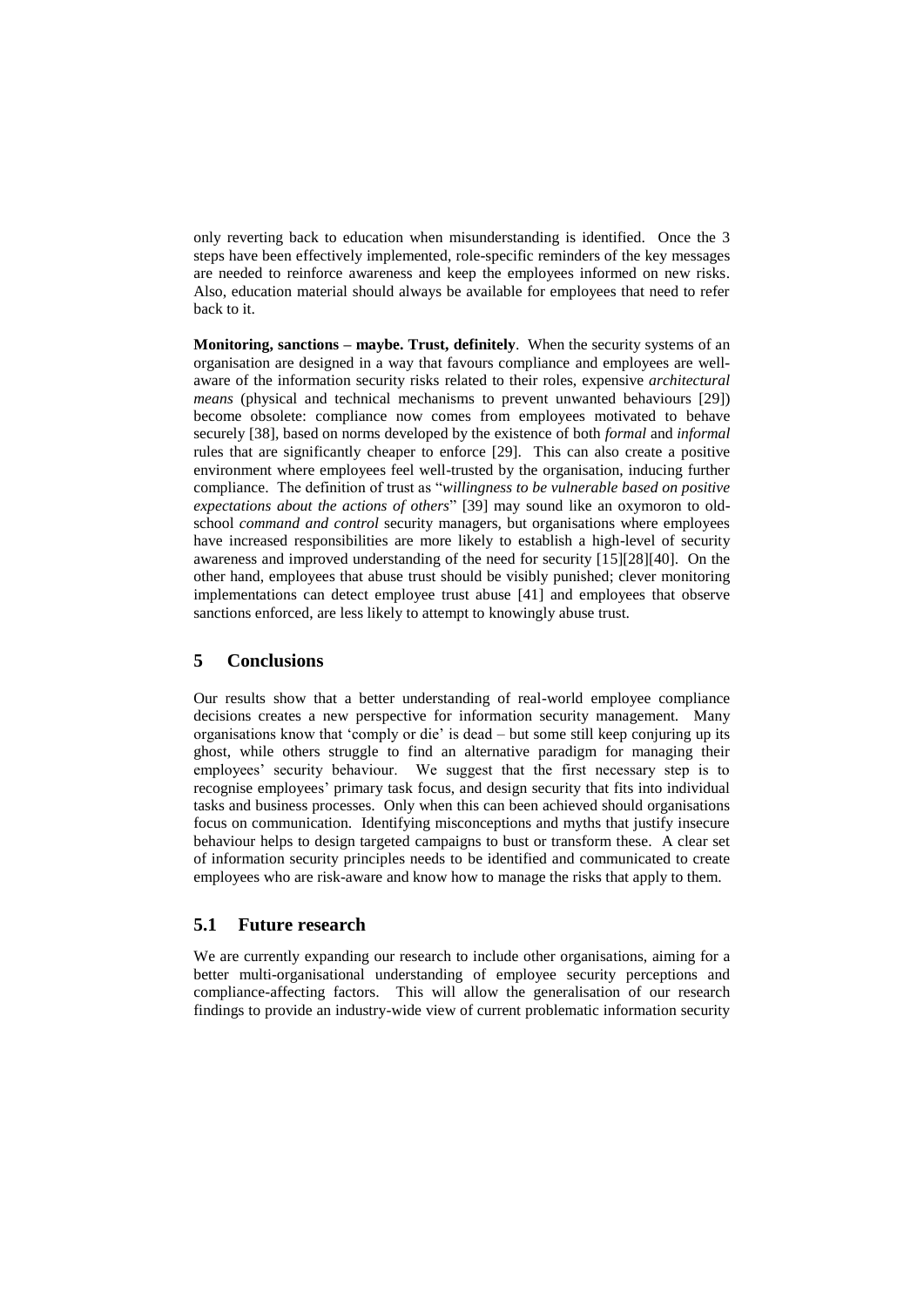mechanisms and practices, together with suggestions on how those practices can be improved to increase compliance rates. The focusing of our research on the analysis of empirical data, gathered by investigating real-world problems from active operational environments, can result in improved effectiveness of security decision making and wider adoption of the underlying principles by organisations when designing their security solutions.

### **References**

- 1. GRT Corporation, http://www.grtcorp.com/content/british-intelligencespeaks-out-cyber-threats
- 2. Schneier, B. Secrets and lies: digital security in a networked world. Wiley,  $(2000)$ .
- 3. Beautement, A., Sasse, M. A., and Wonham, M. The compliance budget: managing security behaviour in organisations. In NSPW '08: Proceedings of the 2008 workshop on New security paradigms, pages 47-58 (2008).
- 4. Herley, C. So long, and no thanks for the externalities: the rational rejection of security advice by users. In Proceedings of the 2009 workshop on New security paradigms workshop (NSPW '09). ACM, New York, NY, USA, 133-144 (2009).
- 5. Adams A. & Sasse M. A. Users Are Not The Enemy: Why users compromise security mechanisms and how to take remedial measures. In Communications of the ACM, 42 (12), pp. 40-46 (1999).
- 6. Sasse, M. A., Brostoff, S. & Weirich D[. Transforming the "weakest link": a](http://hornbeam.cs.ucl.ac.uk/hcs/publications/Sasse+Brostoff+Weirich_A%20human-computer%20interaction%20approach%20to%20usable%20and%20effective%20security_BTTJ2001.pdf)  [human-computer interaction approach to usable and effective security.](http://hornbeam.cs.ucl.ac.uk/hcs/publications/Sasse+Brostoff+Weirich_A%20human-computer%20interaction%20approach%20to%20usable%20and%20effective%20security_BTTJ2001.pdf) In BT Technology Journal, Vol 19 (3) July 2001, pp. 122-131 (2001).
- 7. Weirich, Persuasive password Security, PhD thesis, University College London (2005).
- 8. Friedman, B., Howe, D. C., & Felten, E. Informed consent in the Mozilla browser: Implementing value-sensitive design. In System Sciences, 2002. HICSS. Proceedings of the 35th Annual Hawaii International Conference on System Sciences. IEEE (2002).
- 9. Fulford, H, &. Doherty, N. F. The application of information security policies in large UK-based organizations: an exploratory investigation. Information Management & Computer Security 11, no. 3 (2003): 106-114.
- 10. Higgins, H. N., Corporate system security: towards an integrated management approach", Information Management and computer Security, 7 (5), pp 217-222 (1999).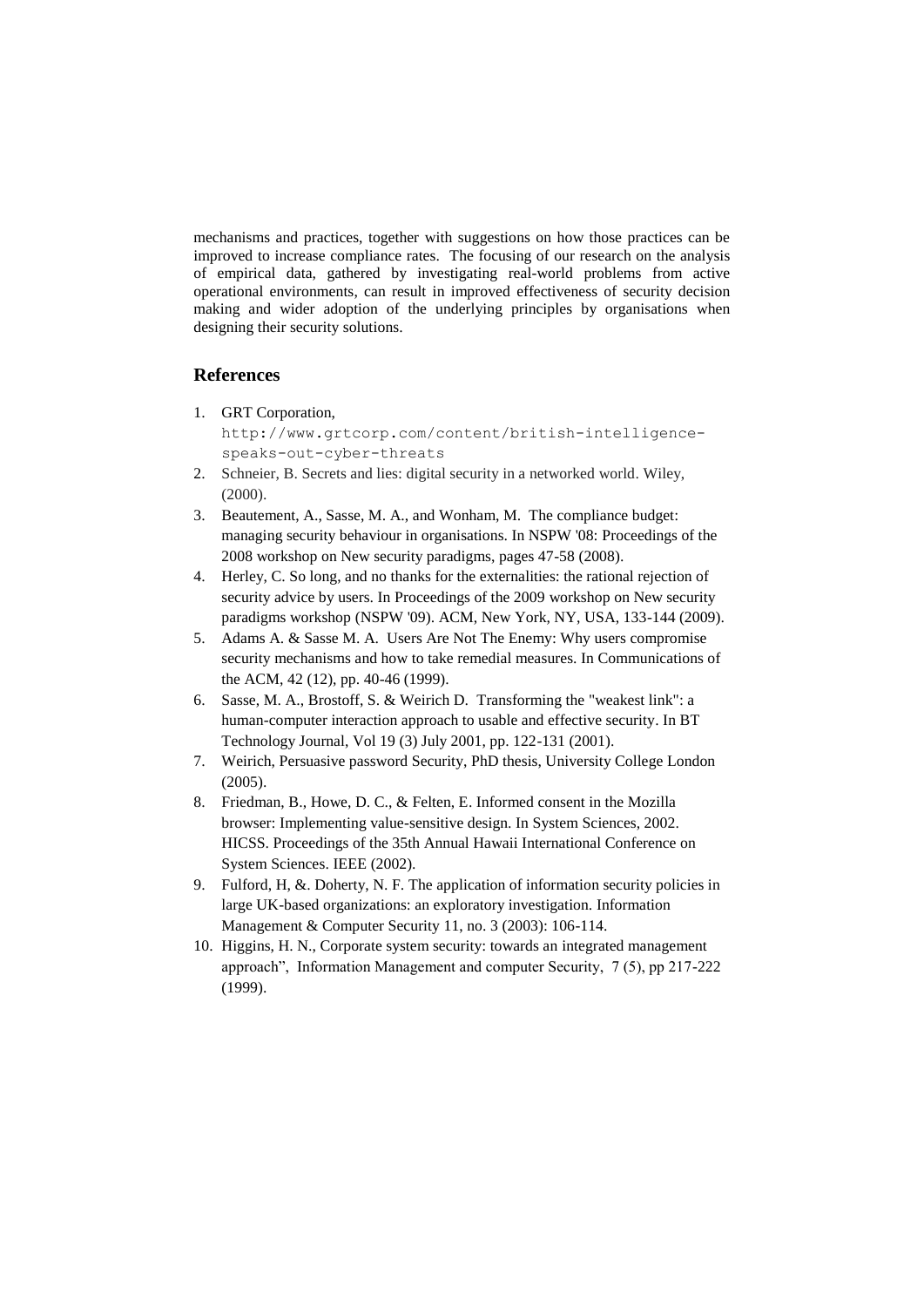- 11. Bartsch, S. & Sasse, M. A. Guiding Decisions on Authorization Policies: A Participatory Approach to Decision Support. In ACM SAC 2012, Trento, Italy, (2012)
- 12. Björck, F. Security Scandinavian style. PhD diss., Stockholm University, (2001).
- 13. Fléchais, I. Designing Secure and Usable Systems. PhD diss., University College London, (2005).
- 14. Wood, C., C. An unappreciated reason why information security policies fail. Computer Fraud & Security, (10), 13-14 (2000).
- 15. Flechais, I., Riegelsberger, J., and Sasse, M. A. Divide and conquer: the role of trust and assurance in the design of secure socio-technical systems. In Proceedings of the 2005 workshop on New security paradigms (NSPW '05). ACM, New York, NY, USA, 33-41 (2005).
- 16. Albrechtsen, E., and Hovden, J. The information security digital divide between information security managers and users. Computers & Security 28, no. 6: 476- 490 (2009).
- 17. Karyda, M., Kiountouzis, E., and Kokolakis, S. Information systems security policies: a contextual perspective. Computers & Security 24, no. 3 246-260 (2005).
- 18. PWC (2012) http://www.pwc.co.uk/auditassurance/publications/uk-information-securitybreaches-survey-results-2012.jhtml
- 19. Ashford, W. (2012) http://www.computerweekly.com/news/2240148942/Infosec-2012-Record-security-breaches-cost-UK-firms-billions
- 20. Deloitte (2009) http://www.deloitte.com/assets/Dcom-UnitedKingdom/Local%20Assets/Documents/UK\_ERS\_2009\_CB\_ Security\_Survey.pdf
- 21. Bartsch, S. and Sasse , M. A. How Users Bypass Access Control and Why: The Impact of Authorization Problems on Individuals and the Organization, ECIS2013: the  $21<sup>st</sup>$  European Conference in Information Systems (2013), in press
- 22. Strauss, A., & Corbin, J. Basics of qualitative research: Techniques and procedures for developing grounded theory. Sage Publications, Incorporated. 2007.
- 23. Bulgurcu, B., Cavusoglu, H., and Benbasat, I. Information Security Policy Compliance: An Empirical Study of Rationality-Based Beliefs and Information Security Awareness, MIS Quarterly, (34: 3) pp.523-548 (2010).
- 24. Inglesant, P.G. & Sasse, M.A. [The true cost of unusable password policies:](http://sec.cs.ucl.ac.uk/fileadmin/sec/publications/Inglesant_Sasse_The_True_Cost_of_Unusable_Password_Policies_CHI2010.pdf)  [password use in the wild.](http://sec.cs.ucl.ac.uk/fileadmin/sec/publications/Inglesant_Sasse_The_True_Cost_of_Unusable_Password_Policies_CHI2010.pdf) In Proceedings of the 28th international conference on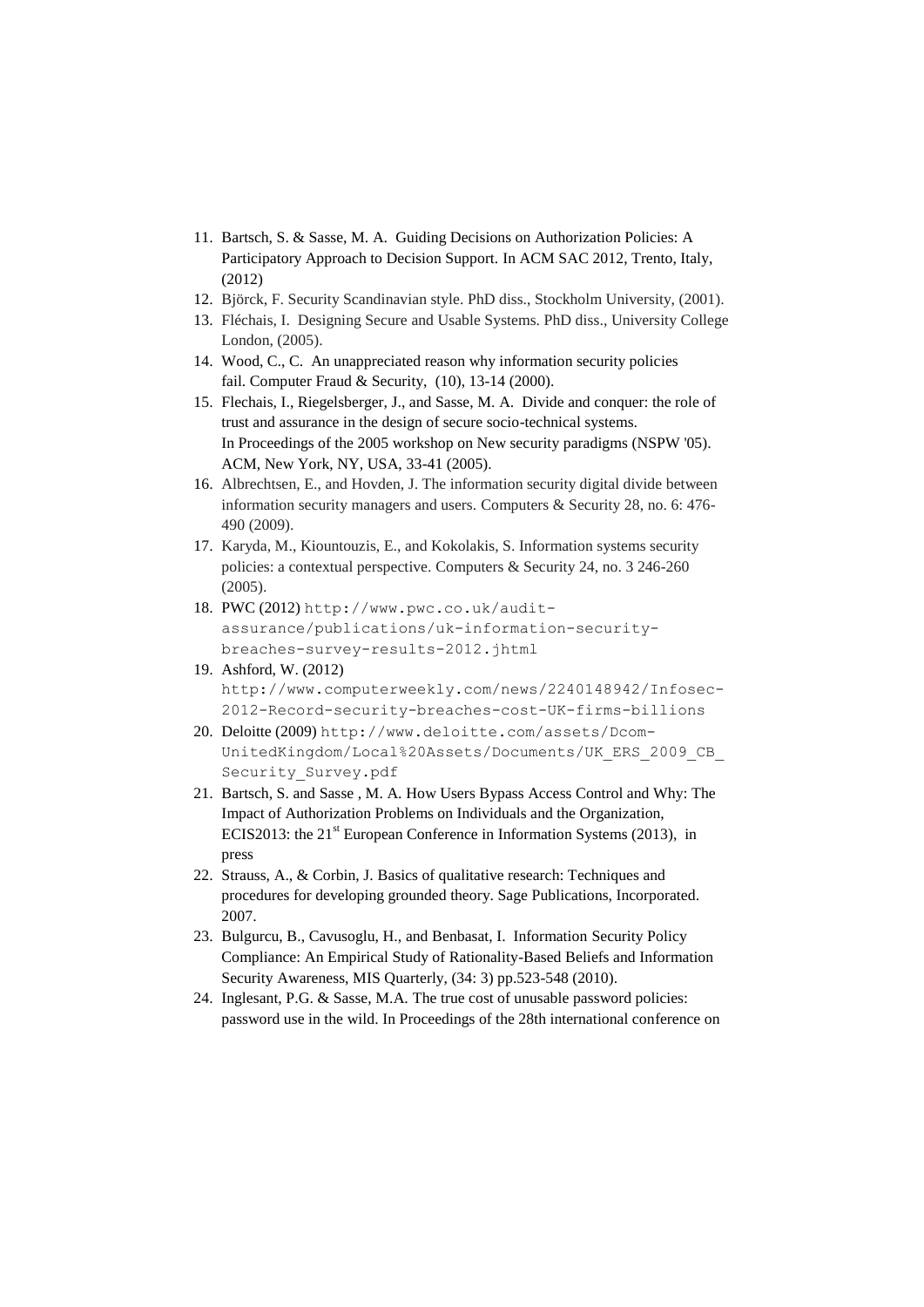Human factors in computing systems. Atlanta, Georgia, USA: ACM, pp. 383-392 (2010).

- 25. Adams, J. Risk, University College London Press, (1995).
- 26. Wash, R. Folk models of home computer security. Proceedings of the Sixth Symposium on Usable Privacy and Security. ACM,(2010).
- 27. http://www.pcworld.com/article/261754/does\_the\_windows logon password protect your data .html
- 28. Sasse, M. A., Ashenden, D., Lawrence, D., Coles-Kemp, L., Fléchais, I., & Kearney, P. Human vulnerabilities in security systems. Human Factors Working Group, Cyber Security KTN Human Factors White Paper (2007).
- 29. Pallas, F. Information Security inside organisations, PhD Thesis, technical University of Berlin (2009)
- 30. Teo, T. S. H., and King, W. R. Integration between business planning and information systems planning: an evolutionary-contingency perspective. In Journal of management information systems, 185-214 (1997).
- 31. Trompeter, C. M., and Eloff J. H. P. A framework for the implementation of socio-ethical controls in information security. Computers & Security 20, no. 5: 384-391 (2001).
- 32. Dhillon, G., & Backhouse, J. Current directions in IS security research: towards socio-organizational perspectives. Information Systems Journal, 11(2), 127-153 (2001).
- 33. Checkland, Peter B. & Poulter, J. Learning for Action: A short definitive account of Soft Systems Methodology and its use for Practitioners, teachers and Students (2006).
- 34. Furnell, S. M., Jusoh, A., & Katsabas, D. The challenges of understanding and using security: A survey of end-users. Computers & Security, 25(1), 27-35 (2006).
- 35. James., H. L. Managing information systems security: a soft approach. In Proceedings of the 1996 Information Systems Conference of New Zealand (ISCNZ '96). IEEE Computer Society, Washington, DC, USA, 10- (1996).
- 36. Von Solms, B., & von Solms, R. From information security to business security. Computers & Security, 24(4), 271-273 (2005).
- 37. Kirlappos, I., & Sasse, M. A. Security Education against Phishing: A Modest Proposal for a Major Rethink. Security & Privacy, IEEE 10.2: 24-32 (2012).
- 38. Vroom, C., and Von Solms, R. Towards information security behavioural compliance. Computers & Security 23, no. 3 (2004): 191-198.
- 39. Riegelsberger, J, Sasse, M.A. and McCarthy, J. D. "The mechanics of trust: a framework for research and design." International Journal of Human-Computer Studies 62, no. 3 (2005): 381-422.